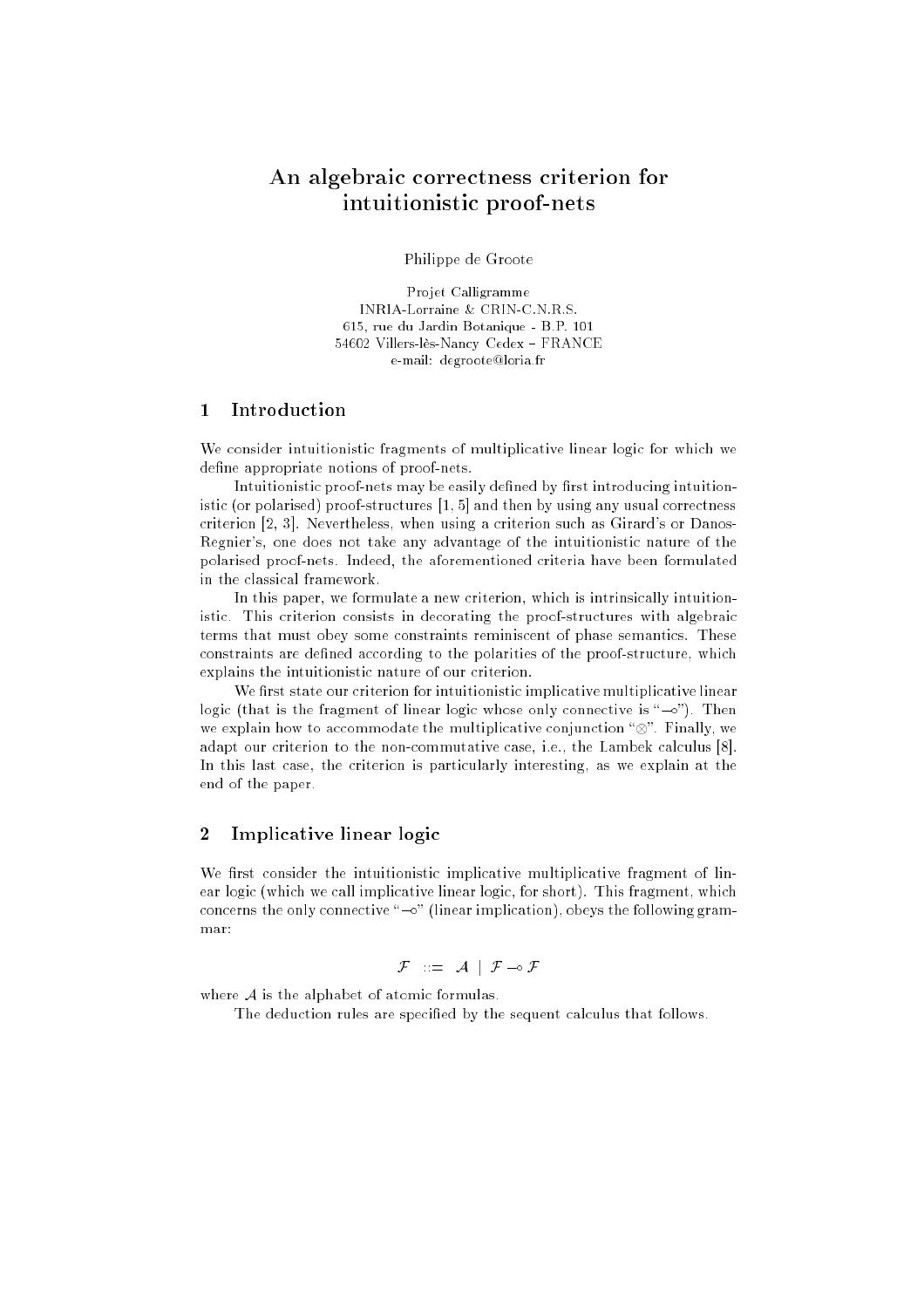**Identity** rules

$$
A \t A \t (ident) \t \t \frac{\Gamma - A \t A, \Delta - B}{\Gamma, \Delta - B} \t (cut)
$$

Logical rules

$$
\frac{\Gamma \vdash A \quad B, \Delta \vdash C}{A \multimap B, \Gamma, \Delta \vdash C} \quad (\multimap \text{ left}) \qquad \frac{A, \Gamma \vdash B}{\Gamma \vdash A \multimap B} \quad (\multimap \text{ right})
$$

$$
\frac{\Gamma, A, B, \Delta \vdash C}{\Gamma, B, A, \Delta \vdash C}
$$
 (Exchange)

#### Intuitionistic proof-structures 3

In order to define a notion of proof-structure for implicative linear logic, we first introduce the notion of polarised multiplicative formula. Let <sup>A</sup><sup>+</sup> and <sup>A</sup> stand respectively for  $A\times$ {+} and  $A\times$ {-}. For any  $a\in\mathcal{A},$  we write  $a^+$  (respectively,  $a$  ) for  $\langle a, + \rangle$  (respectively,  $\langle a, - \rangle$ ). Polarised formulas (PN ) are defined as follows:

$$
\begin{array}{ccl}\mathcal{P}\mathcal{N} & ::= & \mathcal{P} & | & \mathcal{N} \\
\mathcal{P} & ::= & \mathcal{A}^+ & | & \mathcal{N} \mathcal{R}\mathcal{P} \\
\mathcal{N} & ::= & \mathcal{A}^- & | & \mathcal{P} \otimes \mathcal{N}\n\end{array}
$$

where  $P$  and  $N$  are respectively called *positive* and *negative* formulas.

In fact, by interpreting  $a\quad$  as  $a\quad$  (and  $a\quad$  as  $a\,$  itself), the polarised formulas form a proper subset of the formulas of classical multiplicative linear logic, and the notion of *positive* and *negative* polarities correspond to Danos' notion of output and input formulas [1]. Hence, by translating the formulas of implicative linear logic into polarised formulas, we will get a notion of proof-structure adapted to implicative linear logic.

Consider the following positive and negative translations:

$$
(a)^{+} = a^{+}
$$
 (when *a* is atomic)  
\n
$$
(A \rightarrow B)^{+} = A^{-} \mathfrak{B} B^{+}
$$
  
\n
$$
(a)^{-} = a^{-}
$$
 (when *a* is atomic)  
\n
$$
(A \rightarrow B)^{-} = A^{+} \otimes B^{-}
$$

These translations allow each intuitionistic sequent " $\Gamma$   $\vdash$  A" to be transformed into the sequence of polarised formulas " $(\Gamma)^-$ ,  $(A)^+$ ". Then, by combining Girard's notion of link with the above translations, one obtains the polarised links given in Figure 1, where negative and positive polarities are emphasised by black and white circles, respectively.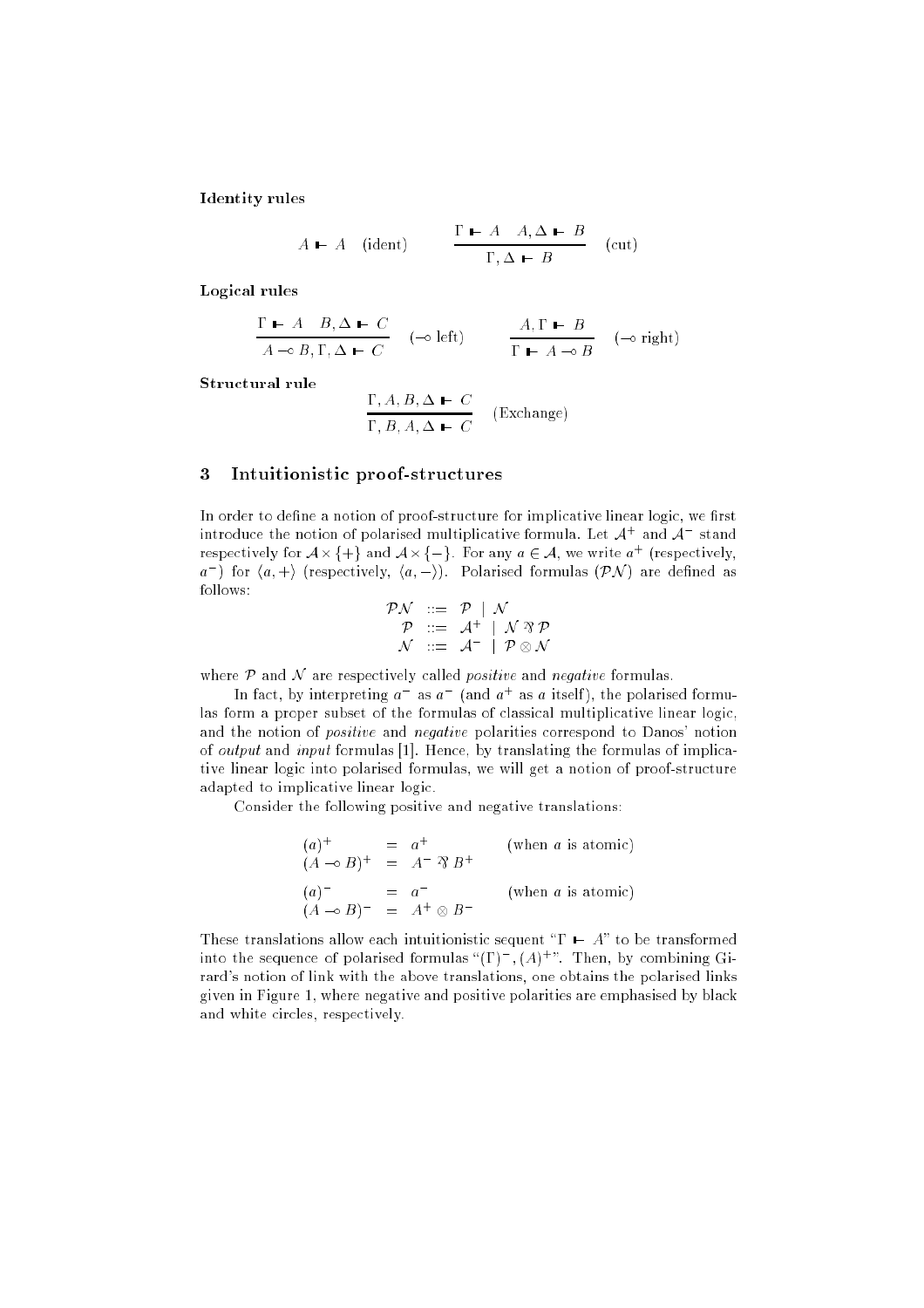

The above links are respectively called axiom-link, heterogeneous par-link and *heterogeneous tensor-link*. The formulas  $A^-$  and  $A^+$  are defined to be the conclusions of the axiom-link; the formula  $(A\rightarrow B)^+$  is defined to be the conclusion of the par-link while the formulas  $A^-$  and  $B^+$  are defined to be its premises; one defines the conclusion and the premises of the tensor-link similarly.

Finally, an *intuitionistic proof-structure* is defined to be a set of (occurrences of) polarised formulas connected by polarised links, such that:

- 1. every (occurrence of a) formula is a conclusion of exactly one link and is a premise of at most one link;
- 2. the resulting graph is connected;
- 3. the resulting graph as exactly one positive conclusion (i.e., exactly one occurrence of a positive formula that is not the premise of any link).

Remark that condition 3, in the above definition, corresponds to the fact that the succedent of any positive intuitionistic sequent is made of exactly one formula. Proof-structures corresponding to graphs whose vertices are (occurrences of) formulas, we will freely use the terminology of graph theory in the sequel. In particular, we will write  $P = \langle V, E \rangle$  for a proof-structure P whose set of vertices is  $V$ , and set of edges is  $E$ .

Given an intuitionistic proof-structure, we define its *principal inputs* to be its negative conclusions (i.e., the negative vertices that are not the premises of any link) together with those vertices that appear as the negative premises of its heterogeneous par-links. This notion of principal input correspond to the notion of (free or bound) variable in the  $\lambda$ -calculus.

### 4 An algebraic correctness criterion

Let  $\mathbf{M} = \langle M, \cdot, 1 \rangle$  be some freely generated commutative monoid with sufficiently many generators (in a technical sense that will be made precise in the sequel).

We define a proof-net to be an intuitionistic proof-structure  $\langle V, E \rangle$  together with an application  $\rho: V \to M$  such that:

- 1. the values assigned by  $\rho$  to the principal inputs are pairwise coprime (i.e., do not have any common factor);
- 2. the values assigned by  $\rho$  obey the constraints given in Figure 2, i.e.:
- (a) the values assigned to the two conclusions of an axiom-link must be equal,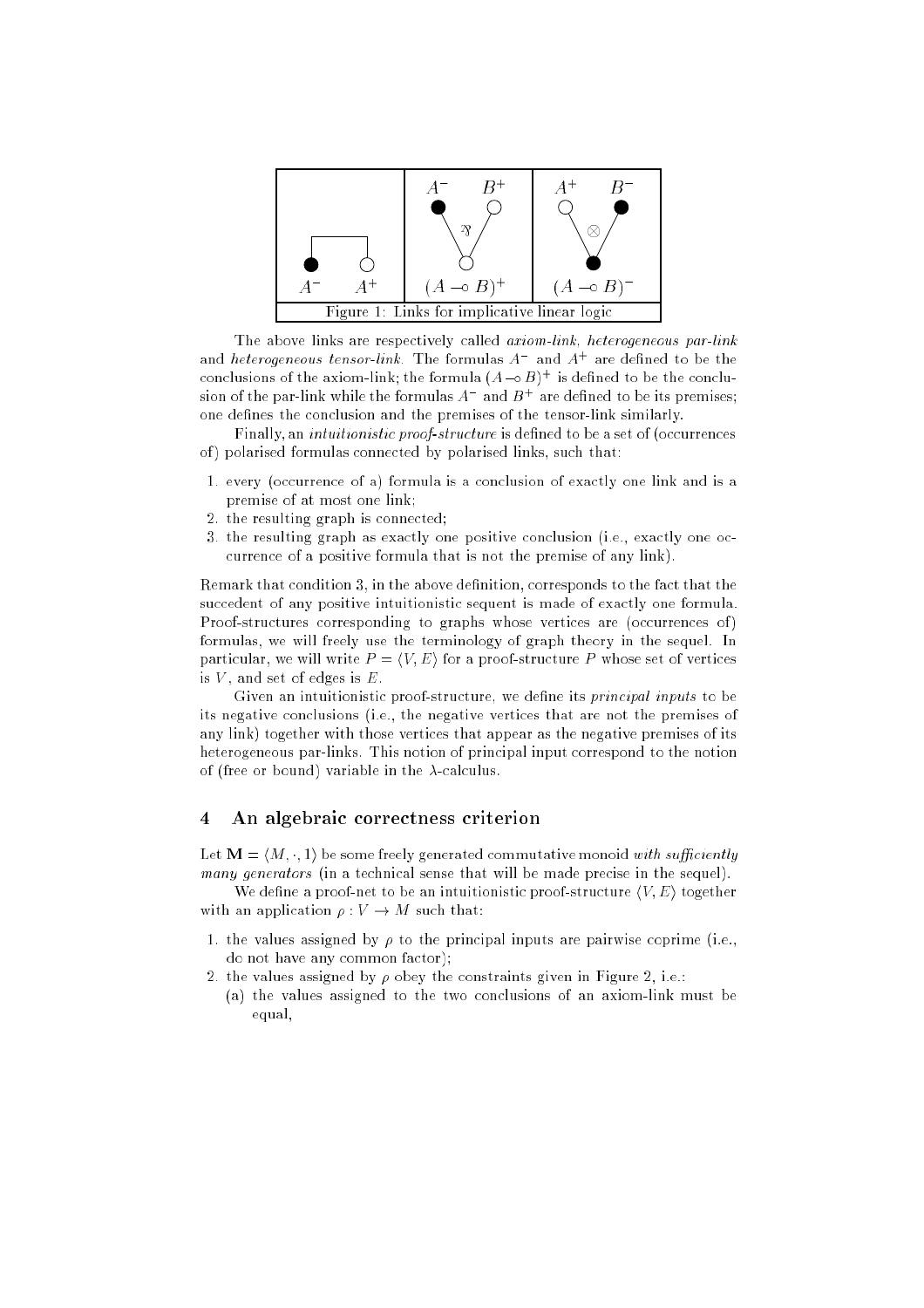- (b) the value assigned to the positive premise of a par-link must be equal to the product of the value assigned to its negative premise with the value assigned to its conclusion
- (c) the value assigned to the negative premise of a tensor-link must be equal to the product of the value assigned to its positive premise with the value assigned to its conclusion;
- 3. the value assigned to the positive conclusion of the proof-structure is equal to the product of the values assigned to its negative conclusions.



Condition 1, in the above definition of a proof-net, cannot be satisfied if the considered monoid does not have, at least, as many generators as there are principal inputs in the proof-structure. This explains what we meant by sufficiently many generators. Practically we will work with the strictly positive integers and the usual multiplication.

As an example, consider the proof-structure given in Figure 3:



This proof-structure is a proof-net: the values assigned to the principal inputs  $(2, 3, 5, 7)$  are pairwise coprime; the algebraic constraints of Figure 2 are satisfied for each link; it is the case that  $2 \cdot 3 \cdot 7 = 42$ .

In order to show that our definition of an intuitionistic proof-net makes sense, we must prove that:

1. any formal derivation of a sequent  $\Gamma \vdash A$  may be transformed into a proofnet whose conclusions are  $(\Gamma)^{-}$ ,  $(A)^{+}$ ;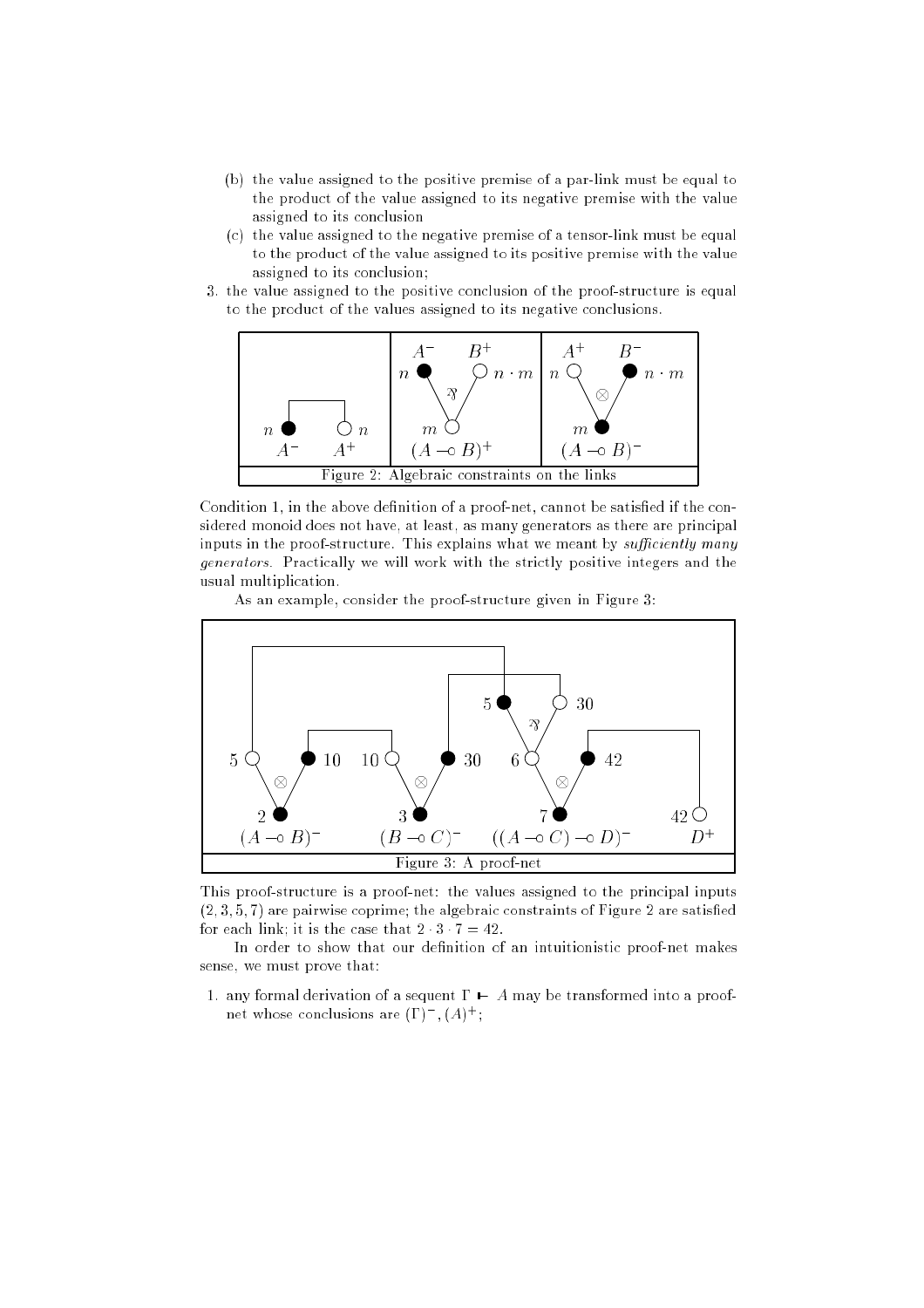2. any proof-net whose conclusions are  $(\Gamma)^-$ ,  $(A)^+$  may be *sequentialised* into a formal derivation of the sequent  $\Gamma - A$ .

Establishing Property 1 consists of a routine induction whose details are left to the reader. Property 2, which amounts to Girard's sequentialisation theorem, will be proven in Section 6.

#### 5 A dynamic view of the criterion  $\overline{5}$

Given some proof-structure how can we check whether it is (or is not) a proofnet? In other words, how can we prove that there exist, for that proof-structure, a valuation  $\rho$  satisfying the constraints in which our criterion consists?

Consider again Figure 3 and try to figure out how the given valuation could have been found. Here is a possible solution:

- assign pairwise coprime numbers (2; 3; 5; 7) to the principal inputs of the proof-structure;
- propagate y along the anisotronic link;
- knowing the values assigned to the positive premise (5) and to the conclusion (2) of the left-most tensor-link, assign  $10 = 5 \cdot 2$  to its negative premise;
- by steps similar to the previous ones, assign <sup>30</sup> <sup>=</sup> <sup>10</sup> <sup>3</sup> to the negative premise of the second tensor-link, and propagate this value along the axiom;
- check that 30 is divisible by 5 and, consequently, assign 6 to the conclusion of the par-link;
- this allows the value assigned to the premise of the last tensor-link to be computed as  $42 = 6 \cdot 7$ ;





It can be proven that the above procedure obeys a general algorithm. Any proof-net may be assigned a valuation  $\rho$  by propagating the values assigned to its principal inputs. This propagation follows the paths of a directed graph that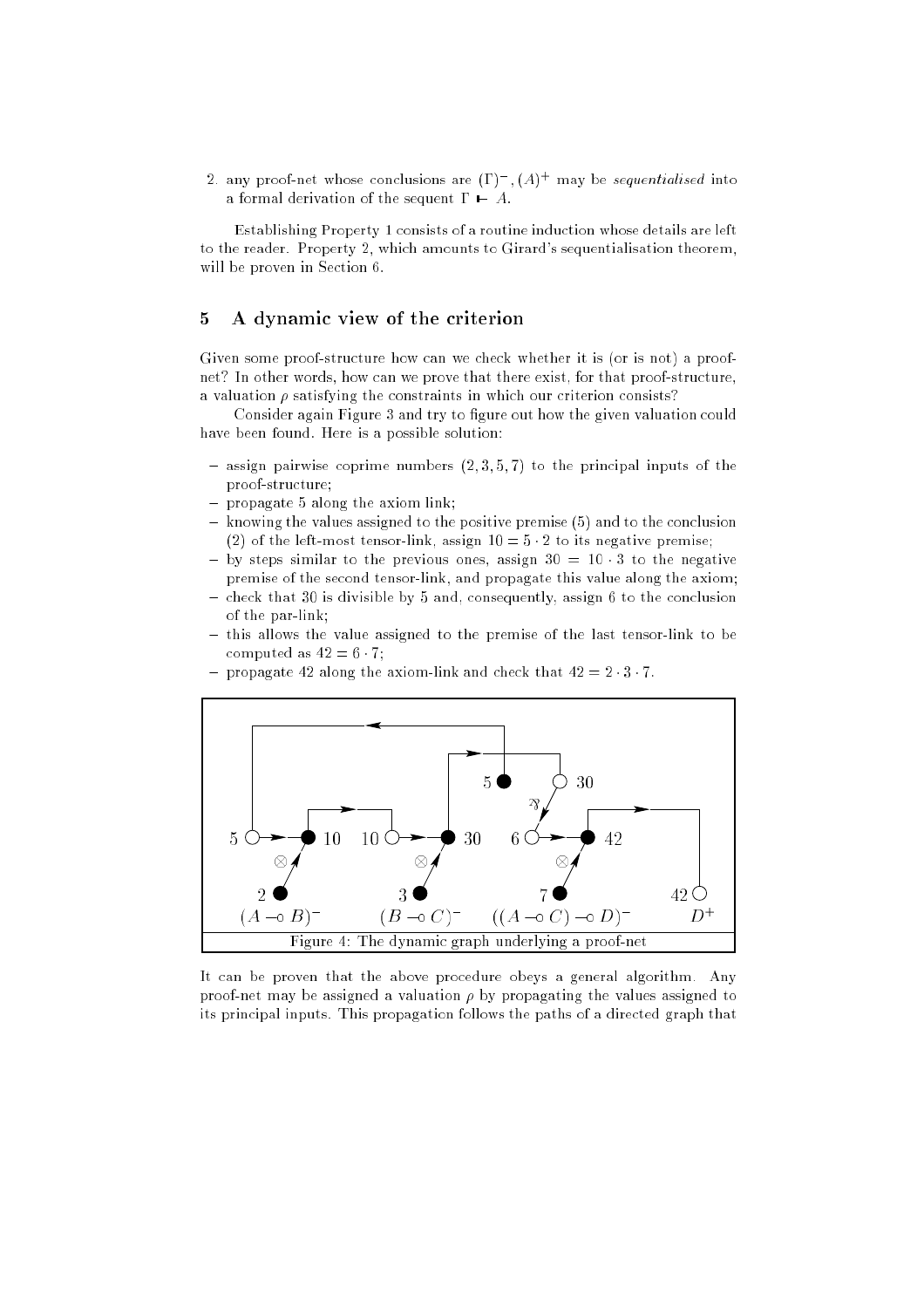we call the *dynamic graph underlying the proof-net*. Figure 4 exemplifies this concept.

The notion of dynamic graph may be easily defined by introducing a notion of switch:



The dynamic graph underlying a proof-net (or a proof-structure) is defined to be the directed graph obtained by replacing each link of the proof-net by the corresponding switch.

Our dynamic graphs correspond (up to their orientation) to the paths of Lamarche in [5], which he derives from his game semantics [6].

Important properties of the dynamic graphs are given by the following lemmas.

**Lemma 5.1** Let  $P = \langle \langle V, E \rangle, \rho \rangle$  be a proof-net, and let  $\langle A_1, \ldots A_n \rangle \in V^n$  be a path in the dynamic graph underlying P such that:

- 1.  $A_1$  is a principal input of P;
- 2. in the case that  $A_1$  is the input premise of a heterogeneous par-link, the path does not go through the corresponding output premise.

 $\Box$ 

Then,  $\rho(A_1)$  divides  $\rho(A_i)$  for any  $i < n$ .

Proof (sketch). A straightforward induction on the length of the path.

Lemma 5.2 The dynamic graph underlying a proof-net is acyclic.

Proof (sketch). By induction on the number of links. The cases of a single axiom and of a conclusive par are immediate. For the case of a conclusive tensor, one uses Lemma 5.1 to derive a contradiction.  $\Box$ 

The acyclicity of the dynamic graphs allows the following property to be established.

**Lemma 5.3** Let  $P = \langle V, E \rangle$ ,  $\rho \rangle$  be a proof-net, and let  $A, B \in V$  be such that  $\rho(A)$  and  $\rho(B)$  are not coprime. Then, there exists a path connecting A and B in the dynamic graph underlying P .

*Proof (sketch).* Because  $\rho(A)$  and  $\rho(B)$  are not coprime, there exist a principal input I such that  $\rho(I)$  divides both  $\rho(A)$  and  $\rho(B)$ . It is easy to prove that there exist two path connecting I to  $\rho(A)$  and  $\rho(B)$  respectively. Moreover one of these paths must be a sub-path of the other.П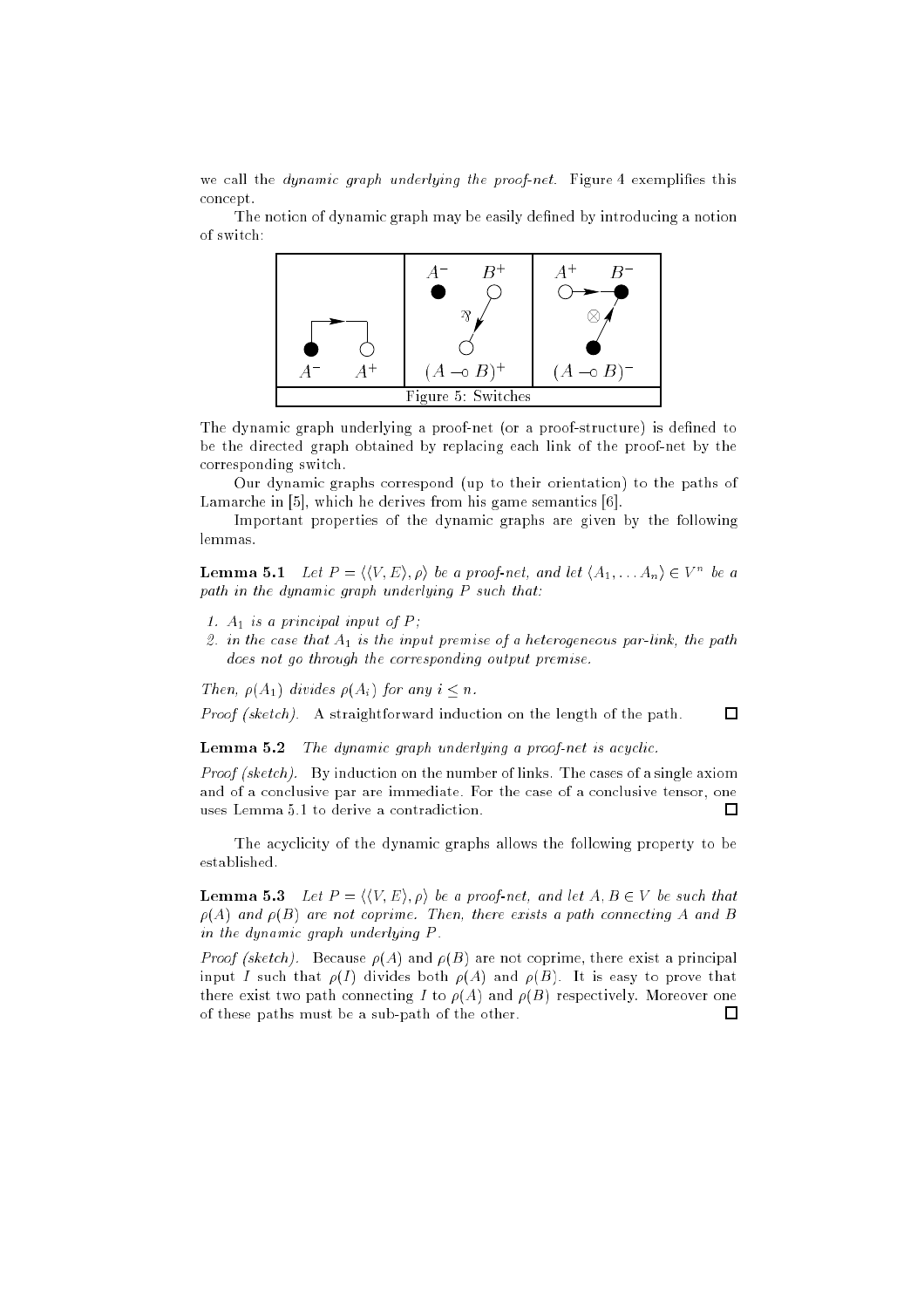Using the two lemmas above, we may prove that the checking algorithm sketched at the beginning of this section is general. Another consequence of Lemma 5.3 is the following.

Lemma 5.4 The premises of any heterogeneous par-link occurring in a proofnet are connected by a path of the underlying dynamic graphs. This path goes from the negative premise to the positive one.  $\Box$ 

This last lemma will be useful when establishing the sequentialisation property.

## 6 Sequentialisation

- Our sequentialisation proof follows the method of the splitting tensor [3, 4]. Given a proof-net, we define a *splitting tensor* to be a tensor-link such that:
- 1. its conclusion is not a premise of any other link (in other words, its conclusion is one of the conclusions of the proof-net);
- 2. the value assigned to its positive premise is equal to the product of the values assigned to some of the negative conclusions of the proof-net

The next lemma justifies the above definition.

Lemma 6.1Let  $P$  be a proof-net that contains a splitting tensor. Then, removing this tensor-link splits P into two disconnected proof-nets.

*Proof (sketch).* It is immediate that the splitting tensor splits the graph underlying P into two disconnected subgraphs  $G_1$  and  $G_2$ . Therefore, if the splitting tensor does not split the proof-net, there must exist a par-link one premise of which belongs to  $G_1$  and the other premise of which belongs to  $G_2$ . But then, by Lemma 5.4, there would exist a path going from one of the premises of this par to the other one. Because  $G_1$  and  $G_2$  are connected only by the switch corresponding to the splitting tensor, this path would go through this switch. But this, by Lemma 5.1, conflicts with Condition 2 in the definition of a splitting tensor.  $\Box$ 

The key lemma of the sequentialisation proof is the following.

**Lemma 6.2** Let P be a proof-net whose no conclusion is the conclusion of a par-link. If P contains at least one tensor-link then it contains a splitting tensor.

*Proof (sketch).* Since P does not contain any conclusive par, its output conclusion must be the output conclusion of an axiom link. Consider the input conclusion (say A) of this axiom link. This input conclusion A must be the premise of some link (say l) otherwise P would only consists of one axiom link, which would contradict the fact that it contains at least one tensor-link. Because of Lemma 5.4, l cannot be a par-link, therefore, it is a tensor-link. Consider the conclusion of this tensor-link (which is an input conclusion) and iterate the same kind of argument. One eventually finds a conclusive tensor-link. It is easy to show that this tensor-link must be a splitting tensor. $\Box$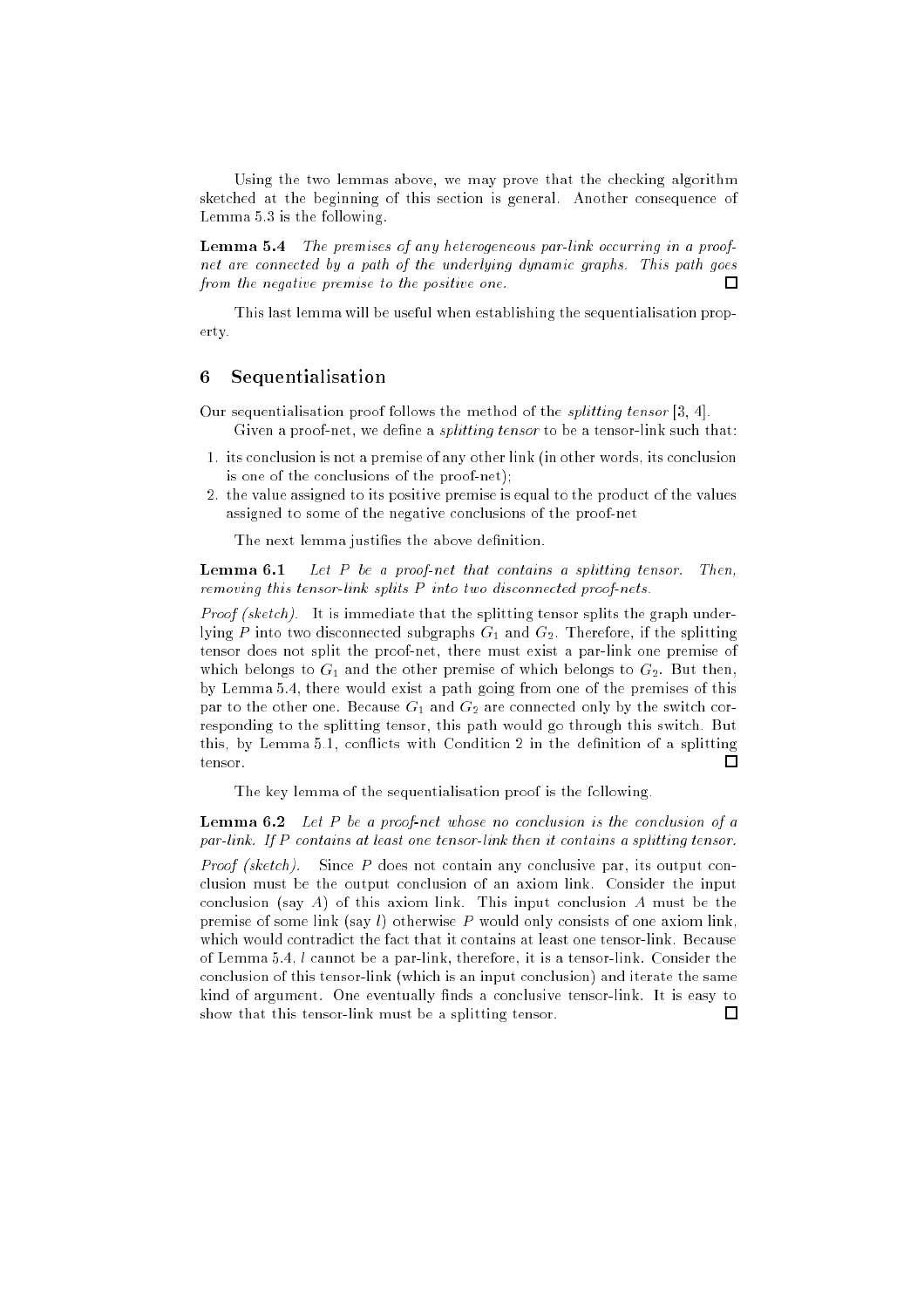## 7 Adding multiplicative conjunction

Intuitionistic multiplicative linear logic is obtained from implicative linear logic by adding the following formation rule:

$$
\mathcal{F} \quad := \quad \mathcal{F} \otimes \mathcal{F},
$$

together with the two inference rules that follows:

$$
\frac{A, B, \Gamma \vdash C}{A \otimes B, \Gamma \vdash C} \quad (\otimes \text{ left}) \qquad \frac{\Gamma \vdash A \quad \Delta \vdash B}{\Gamma, \Delta \vdash A \otimes B} \quad (\otimes \text{ right})
$$

Our correctness criterion may be easily adapted to intuitionistic multiplicative linear logic by enriching the free commutative monoid <sup>M</sup> with two operations,  $\frac{1}{2}(\cdot)$  and  $(\cdot)$   $\frac{1}{2}$ , that obey the following law:

$$
\frac{1}{2}(n)\cdot(n)^{\frac{1}{2}}=n
$$

Then, the notion of polarised formula of Section 3 is extended by the following  $\mathcal{L} = \mathcal{M} \otimes \mathcal{M}$ 

$$
\begin{array}{rcl}\nN & ::= & N \; \mathcal{N} \; N \\
\mathcal{P} & ::= & \mathcal{P} \otimes \mathcal{P},\n\end{array}
$$

which allows one to add the following clauses to the positive and negative translations of Section 3:

$$
(A \otimes B)^{-} = A^{-} \mathfrak{B} B^{-}
$$
  

$$
(A \otimes B)^{+} = A^{+} \otimes B^{+}.
$$

This gives rise to two additional kinds of links, which are respectively called homogeneous par-link and homogeneous tensor-link. These links together with the corresponding algebraic constraints and switches are given by Figure 6.

| LINKS                                                          | CONSTRAINTS                                                                                                                 | <b>SWITCHES</b>                                 |  |
|----------------------------------------------------------------|-----------------------------------------------------------------------------------------------------------------------------|-------------------------------------------------|--|
| $B^-$<br>$A^-$<br>$\gamma$<br>$(A \otimes B)^-$                | $B^-$<br>$A^-$<br>$(n)^{\frac{1}{2}}$<br>$\mathsf{I}^{\frac{1}{2}}(n)$<br>$\gamma$<br>$\boldsymbol{n}$<br>$(A \otimes B)^-$ | $B^-$<br>$A^-$<br>$\gamma$<br>$(A \otimes B)^-$ |  |
| $A^+$<br>$B^+$<br>R<br>$(A \otimes B)^+$                       | $A^+$<br>$B^+$<br>$\overline{m}$<br>$\, n$<br>K<br>$n \cdot m$<br>$(A \otimes B)^+$                                         | $A^+$<br>$B^+$<br>$(A \otimes B)^+$             |  |
| Figure 6: Links, constraints, and switches for the conjunction |                                                                                                                             |                                                 |  |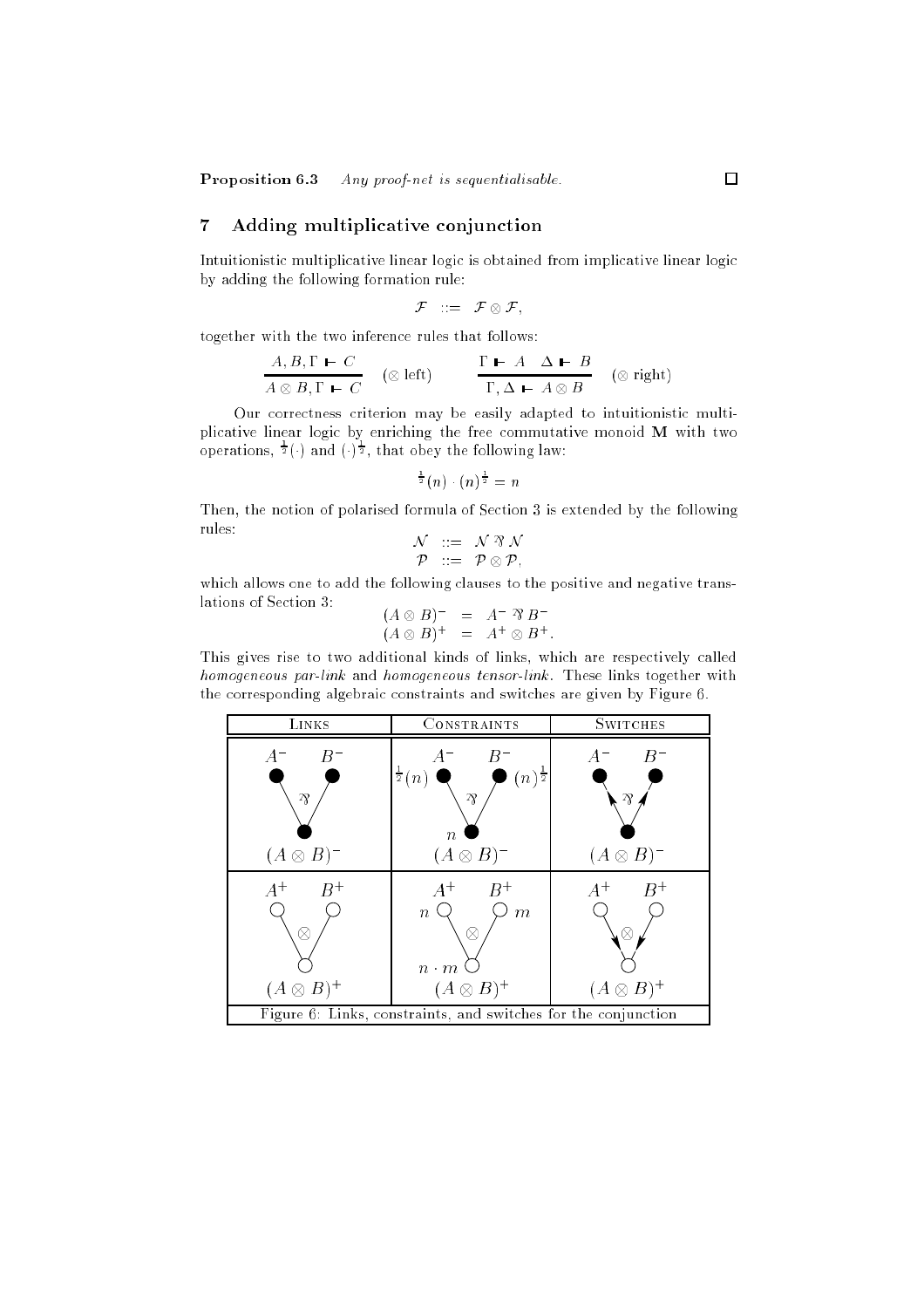The idea behind the adaptation of our criterion to the case of the multiplicative conjunction is straightforward. It is to be noted, however, that to adapt our sequentialisation proof to this new setting requires some work.

#### 8 The non-commutative case: the Lambek calculus

By rejecting the exchange rule, which is is the only structural rule of intuitionistic multiplicative logic, one obtains a non-commutative logic known as the Lambek calculus [8].

The formulas of the Lambek calculus are built according to the following grammar:

 $\mathcal{F}$  ::=  $\mathcal{A}$  |  $\mathcal{F} \bullet \mathcal{F}$  |  $\mathcal{F} \setminus \mathcal{F}$  |  $\mathcal{F}/\mathcal{F}$ 

where formulas of the form  $A \bullet B$  correspond to conjunctions (or products), formulas of the form  $A \setminus B$  correspond to direct implications (i.e., A *implies B*), and formulas of the form  $A/B$  to retro-implications (i.e., A is implied by B).

The deduction relation of the calculus is defined by means of the following system:

#### **Identity** rules

$$
A \perp A \quad \text{(ident)} \qquad \frac{\Gamma \perp A \quad \Delta_1, A, \Delta_2 \perp B}{\Delta_1, \Gamma, \Delta_2 \perp B} \quad \text{(cut)}
$$

Logical rules

$$
\frac{\Gamma + A \cdot B, \Delta \vdash C}{\Gamma, A \bullet B, \Delta \vdash C} \quad (\bullet \text{ left}) \qquad \frac{\Gamma \vdash A \quad \Delta \vdash B}{\Gamma, \Delta \vdash A \bullet B} \quad (\bullet \text{ right})
$$
\n
$$
\frac{\Gamma \vdash A \quad \Delta_1, B, \Delta_2 \vdash C}{\Delta_1, \Gamma, A \setminus B, \Delta_2 \vdash C} \quad (\setminus \text{ left}) \qquad \frac{A, \Gamma \vdash B}{\Gamma \vdash A \setminus B} \quad (\setminus \text{ right})
$$
\n
$$
\Gamma \vdash A \quad \Delta_1, B, \Delta_2 \vdash C \qquad (\setminus \text{ left}) \qquad \Gamma, A \vdash B \qquad (\setminus \text{ right})
$$

 $//$  left)  $\Delta_1$ ,  $B/A$ ,  $\Gamma, \Delta_2 \vdash C$  $\Gamma$  +  $B/A$  (/ right) In order to adapt our criterion to the Lambek calculus, it suffices to work

in a freely generated monoid (enriched with the left and right square roots, when the product is present) *that is not commutative*. Then, because the calculus is not commutative, one must carefully distinguish between the direct and the retro implication, between the left and the right premises of the corresponding links, and between left and right cancellation in the monoid.

The translation of the Lambek formulas into polarised formulas is the following:  $\sim$   $\sim$   $\sim$ 

| $(a)^{-} = a^{-}$                             | $(a)^+ = a^+$                                   |
|-----------------------------------------------|-------------------------------------------------|
| $(A \setminus B)^- = A^+ \otimes B^-$         | $(A \setminus B)^{+} = B^{+} \mathcal{R} A^{-}$ |
| $(A/B)^{-} = A^{-} \otimes B^{+}$             | $(A/B)^{+} = B^{-} \mathcal{R} A^{+}$           |
| $(A \bullet B)^{-} = A^{-} \mathcal{B} B^{-}$ | $(A \bullet B)^{+} = B^{+} \otimes A^{+}$       |

This gives rise to the links, the constraints, and the switches of Figure 7 and 8.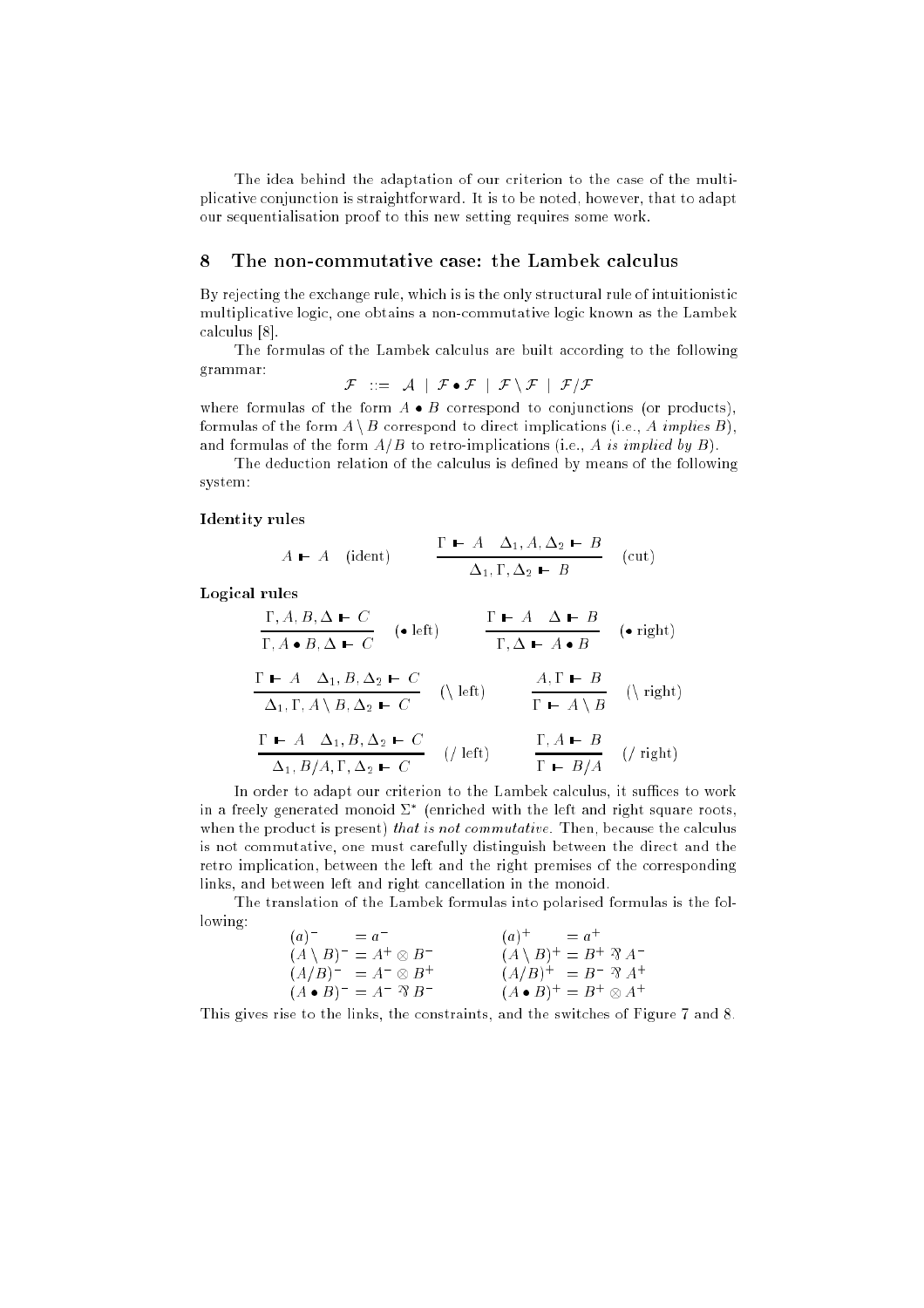

#### 9 Concluding remarks

As we said in the introduction, our criterion is intrinsically intuitionistic, which is also the case of Lamarche's [5]. Similarly, we could say that the non commutative version of our criterion is intrinsic to the Lambek calculus, which solves an open question raised by Retoré [7]. Indeed, in the literature, proof-nets for the Lambek calculus are defined in terms of conditions that ensure commutative correctness, together with an additional condition that ensures non-commutativity. The latter is, most often, a planarity condition [7, 9]. In contrast, when using our criterion, commutative correctness and non-commutativity are not checked independently.

In  $[9,$  CHAP. III,  $\S6$ , pp. 38-40], Roorda defines a way of decorating proofnets that is almost identical to ours. He then observes that the existence of such